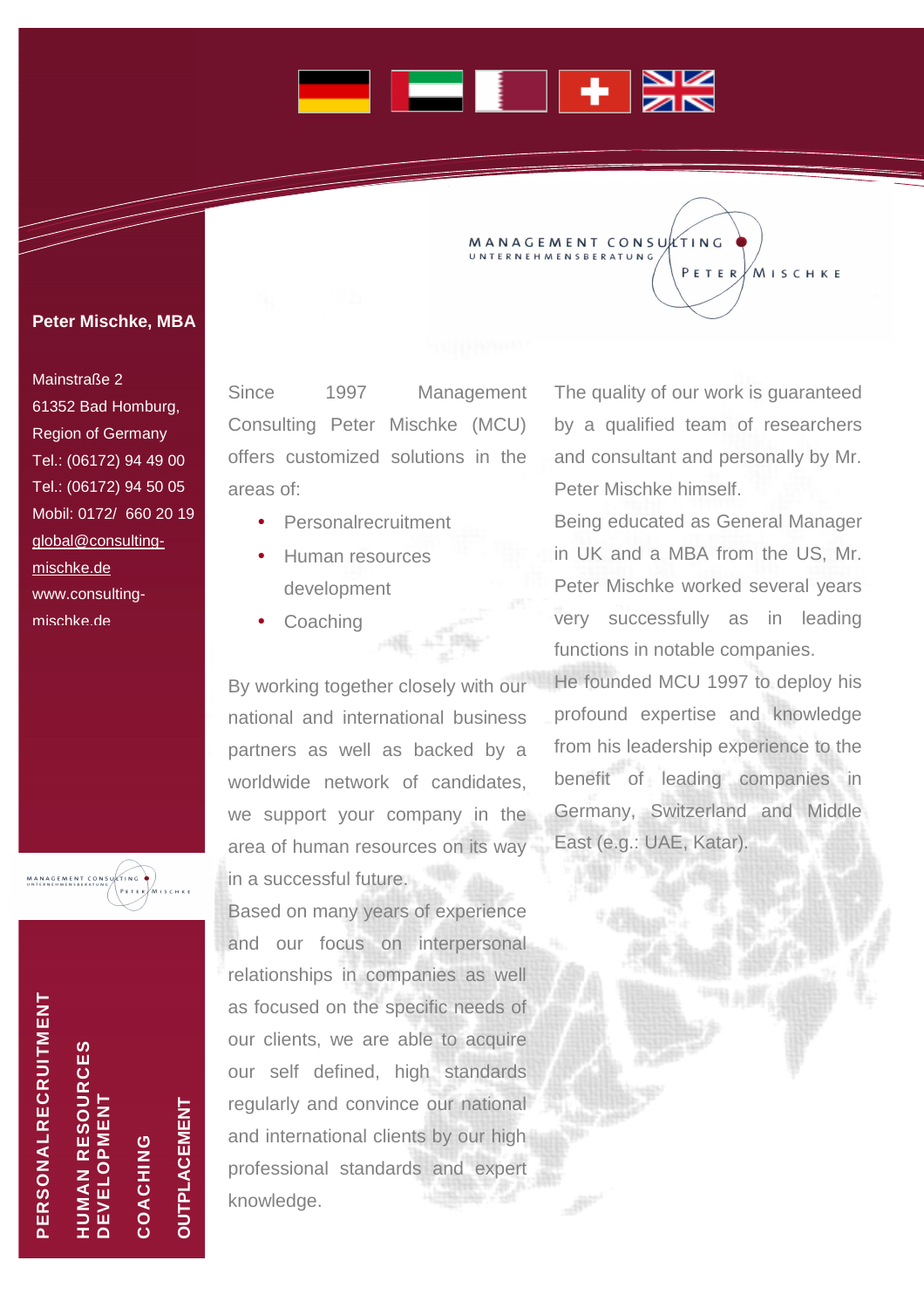

## MANAGEMENT CONSUKTING UNTERNEHMENSBERATUNG PETER **MISCHKE**

## **Personalrecruitment**

The success of a company is mainly determined by its staff and their cooperation.

Hence the selection process of matching employees is a question of highest priority.

By close contact with our customers we make sure, that potential candidates do not only perform on a high level concerning their technical qualification but also fit in with the mentality of the company.

During the process of recruiting we can draw on a databank of over 10 000 potential candidates and a worldwide recruiting network.

HUMAN RESOURCES HUMAN RESOURCES<br>DEVELOPMENT DEVELOPMENT OUTPLACEMENT**OUTPLACEMENT** COACHING COACHING

KTING .

MANAGEMENT CONS

**PERSONALRECRUITMENT** 

**PERSONALRECRUITMENT** 

Furthermore we work for over 14 years with our own team of researchers in the direct approach of candidates and do so according to the regulations of the "Bund Deutscher Unternehmern (BDU)."

Furthermore we offer a support during the probation for the chosen candidate to make sure that the initial period in the company goes easliy and to the satisfaction of all parties.

### **Priority areas**

**Recruitment of management and leadership staff** 

#### **Areas:**

- Service industry (banks/
- assurances /tourism sector)
- Engineering/
- Automotive/Electroindustry
- IT/ Telco/ SAP

#### **Priority countries:**

- Germany
- **❖** Switzerland
- Austria
	- Middle East, United Arabiac Emirates and Qatar)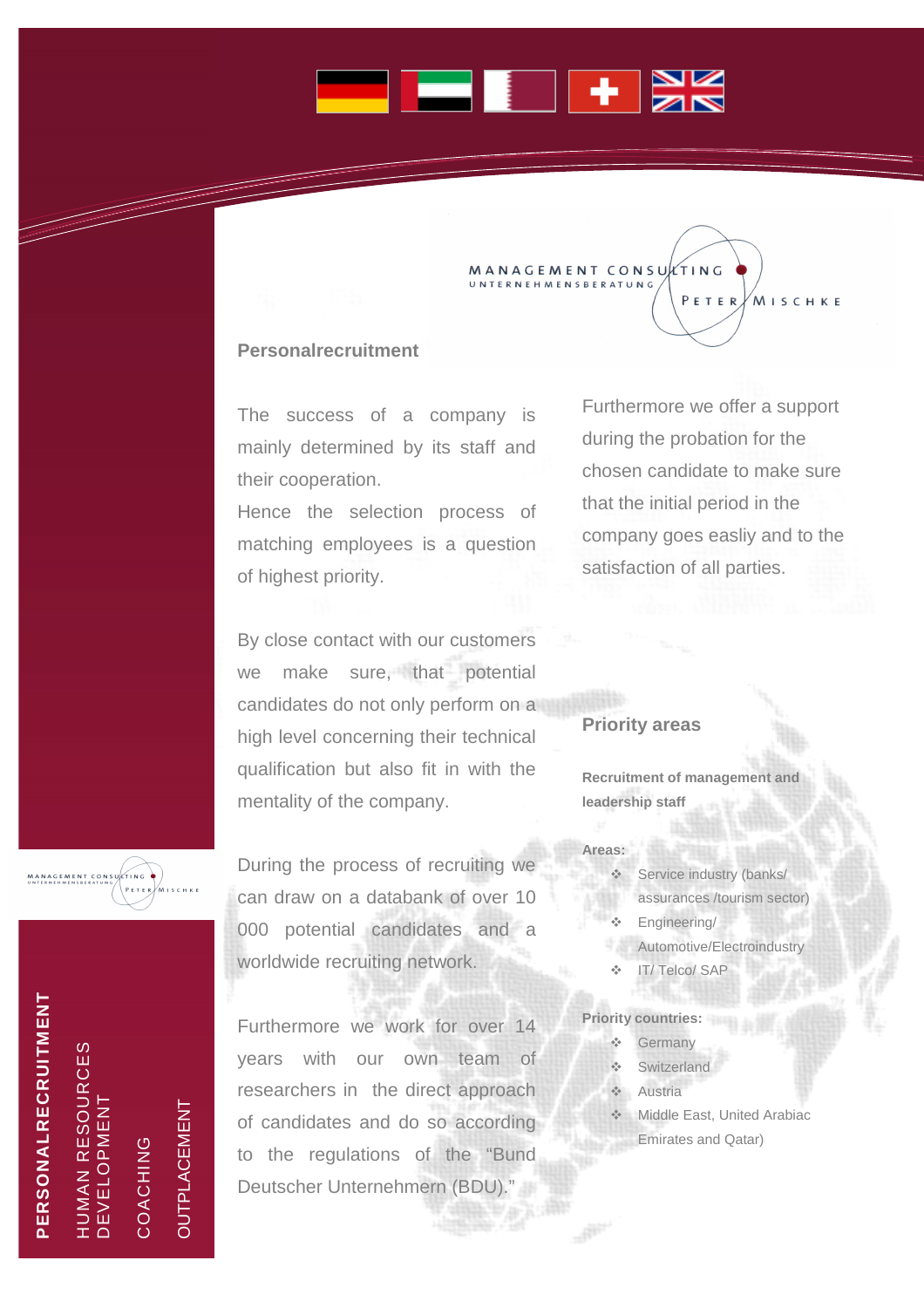

PETER

MISCHKE

UNTERNEHMENSBERATUNG

## **Human resources development**

Besides a motivated team of employees, explicit structures and detailed allocation of responsibilities induce an efficient workflow and contribute to the success of a company.  $, 484.$ 

Here we support you with scientifically proofed methods concerning the demand analysis and the making up of competence profiles for meaningful job descriptions.

Employees thereby get a clear picture of their responsibilities and duties whereby overlaps of responsibilities and redundant working steps can be avoided. Furthermore we offer the concept development and implementation of staff appraisals which entail concrete target agreements and assessment systems evaluating the performance of employees.

### **Priority areas:**

**Human resources development:** 

- Job description
- **↑ Target agreements**
- $\div$  Talent Management

ELOPMENT THE SERVICE PERSONALRECRUITMENT **HUMAN RESOURCES HUMAN RESOURCES<br>DEVELOPMENT DEVELOPMENT** 

PERSONALRECRUITMENT

COACH<br>Coach<br>Coach

OUTPLACEMENT

OUTPLACEMENT

COACHING

COACHING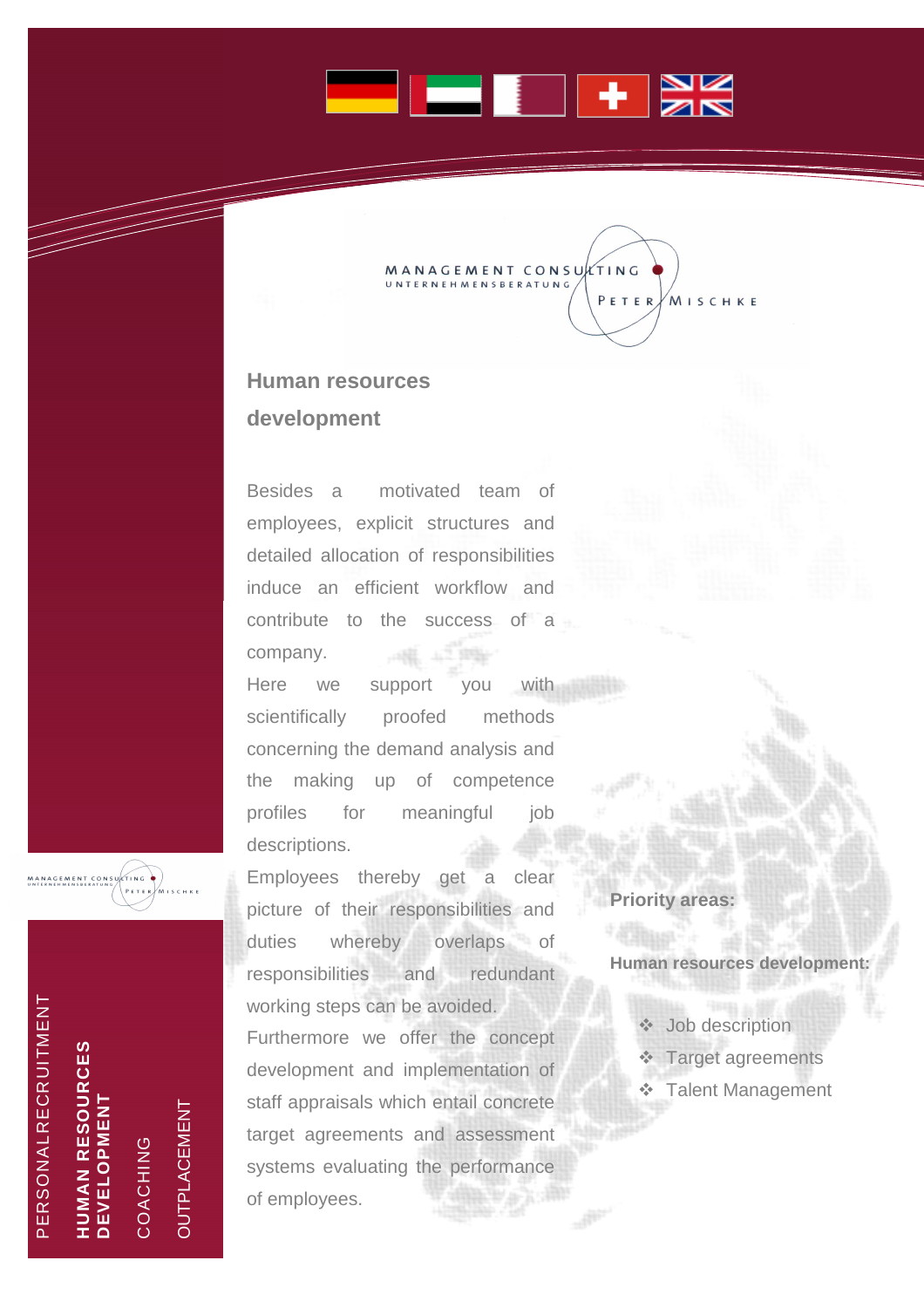

MISCHKE **PETER** 

UNTERNEHMENSRERATUNG

## **Education and Training**

Regular education and training constitute the foundation therefor that employees can identify themselves with the goals and values of a company and can grow with it.

Only a specific talent management can make sure, that the whole potential of each employee can be developed optimally and hence be used best in behalf of the company.



Therefore we offer tailored education and training programms for employees and leadership manager. Our trainings are oriented towards the specific requirements and needs of the particular participants.

Possible contents may include communication and conflict skills as well as intercultural competences and further business skills.

As especially an intuitive learning guarantees the implementation in the daily routine, our trainings contain theoretical modules and practial modules in which the participants gain profound self experience, for example by using video tapes to work directly in improving their behavioural patterns.

## **Possible contents:**

- Professional conversation techniques
- **❖** Dealing with conflicts
- ❖ Sales strategies
- ❖ Business behaviour
- Intercultural competences

**HUMAN RESOURCES HUMAN RESOURCES** 

PERSONALRECRUITMENT

ERSONALRECRUITMENT

**DEVELOPMENT**  EVELOPMENT COACHING COACHING

OUTPLACEMENT

**OUTPLACEMENT**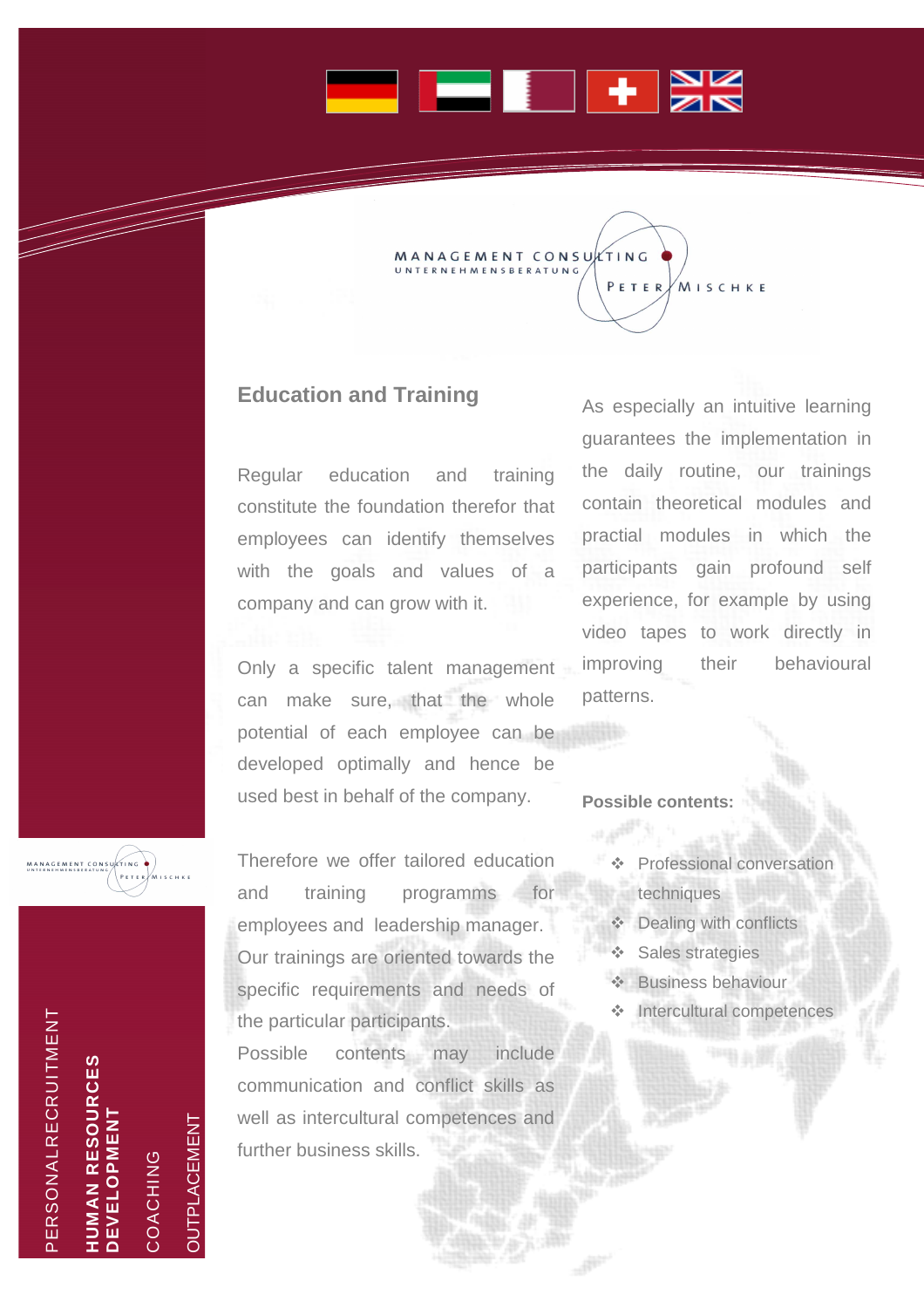



## **Coaching**

An accelerated daily routine and the requirements of an adequate balance between economical aspects and staff management challenges the skills of general managers nowadays.



Implicit structures can cause consistently discrepancies in a company.

An external coaching can offer solutions by making structural problems and personal aspects explicit. Therefore the best matching methods will be deployed

Coaching may also take place in a group if the dynamic between employees cause any trouble and need some analysis to implement more constructive dealing with conflicts.

**Possible content** 

a an<sup>ger</sup> St. H

- ❖ Shadow -Coaching
- ❖ Sandwich Manager
- Individual coaching
- Group coaching

HUMAN RESOURCES

HUMAN RESOURCES<br>DEVELOPMENT DEVELOPMENT **COACHING**  COACHING

OUTPLACEMENT

OUTPLACEMENT